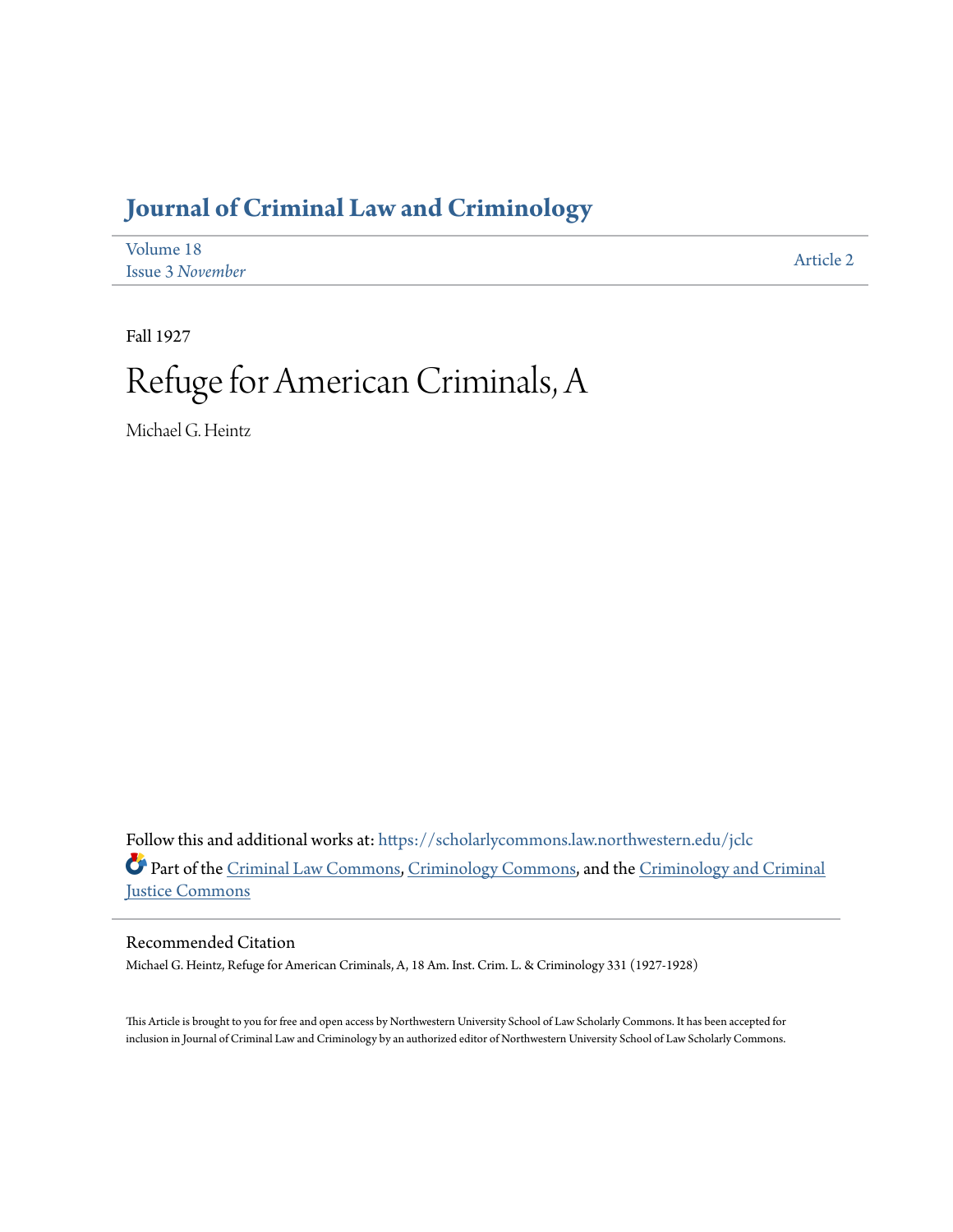## **A** REFUGE FOR AMERICAN CRIMINALS

## MICHAEL G. HEINTZ<sup>1</sup>

"These six cities shall be a refuge, both for the children of Israel, and for the stranger and for the sojourner among them; that every one that killeth any person unawares may flee *thither."--Numbers, Ch. 35, Verse* **15.**

"And the congregation shall deliver the slayer out of the hand of the revenger of blood, and the congregation shall restore him to the city of his refuge, whither he was fled; and he shall abide in it unto the death of the high priest, which was anointed with the holy *oil."-Numbers, Ch. 35, Verse 2.5.*

**By** divine direction, Moses established six cities of refuge, three on the east side and three on the west side of the River Jordan. These cities were to be a refuge for those who took human life in the heat of passion, or unintentionally. But if the refugee were guilty of wilful murder it was the duty of the elders of the city "to fetch him thence and deliver him into the hand of the avenger of blood, that he may die." (Deut. Chap. 19, Verse 12.)

Thus, while the children of Israel were wandering in the wilderness in search of the promised land, there was promulgated a decree against lynch law, and for the extradition of fugitives from justice.

Though Moses was a great law giver, he was not a statistician. He did not maintain a census bureau. We therefore have no statistics of homicides, nor do we know how many fugitives found immunity in the cities of refuge, nor how many were delivered up by the elders of the city for trial and judgment. Whether the six cities of refuge established **by** Moses served to increase or diminish crime, or to impede or aid the administration of criminal justice in Israel, has not been discussed **by** any of the numerous crime commissions in their search for a panacea for American lawlessness.

It seems never to have occurred to our criminologists and reformers that the main difficulty in the punishment of crime is to arrest the criminal. Judge Kavanagh, of Chicago, says that a murderer.has three chances to one that he will not be arrested. If this be true, it must be blamed either upon the police or some easy method of escape, or perhaps both. If there are forty-eight places of refuge in the United States to which the murderer may flee unimpeded and

<sup>&#</sup>x27;Member of the bar and of the faculty of the Y. **M.** C. A. law school, Cincinnati, Ohio.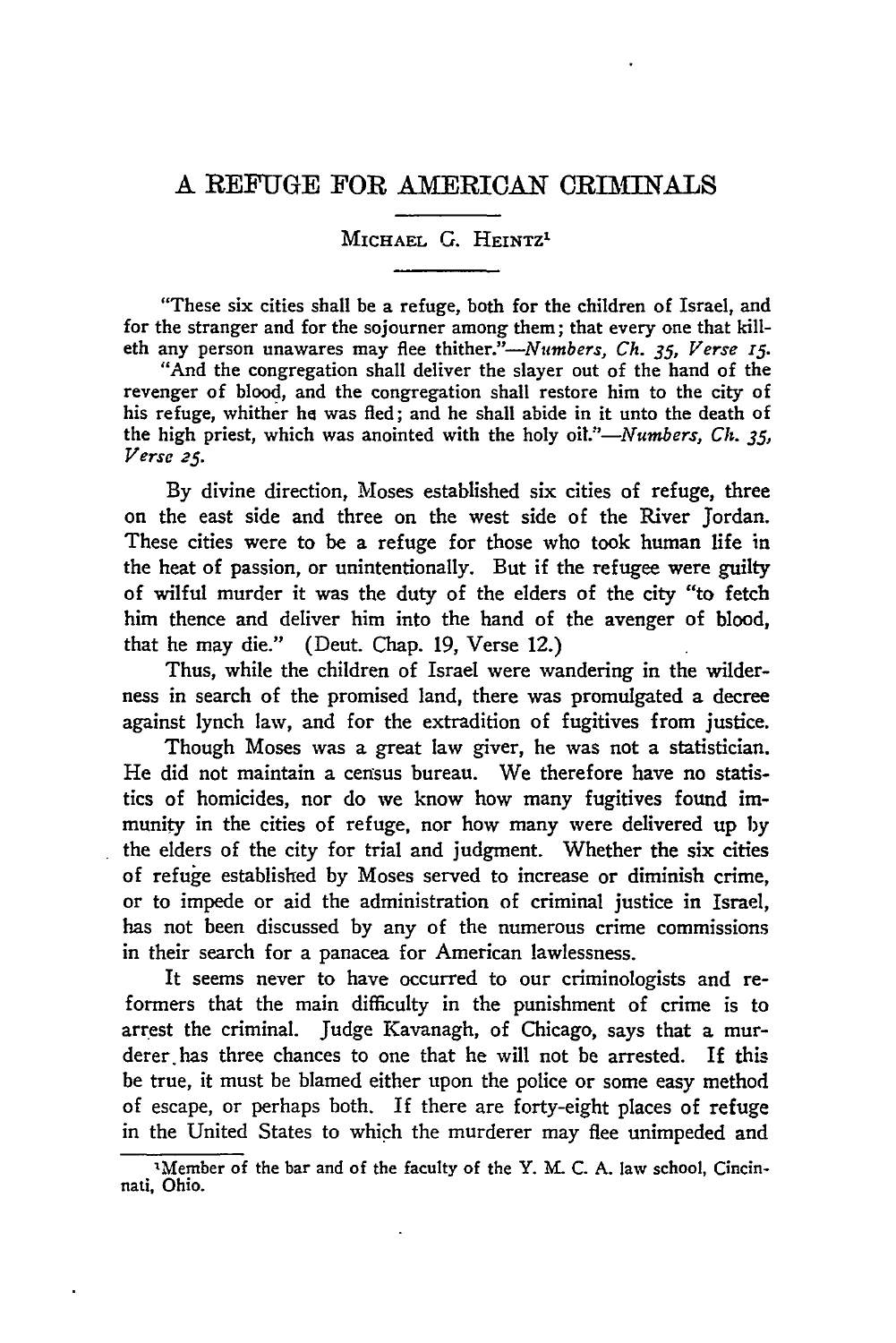unpursued, perhaps we **may** find the reason why there is but one chance in three that a murderer will be arrested.

Because of our dual form of government in which powers of local government are given to each of the forty-eight states, the police of one state cannot as a matter of right pursue a fugitive into another and bring him back for trial. Unless the prisoner waive his rights and return without extradition proceedings, the officer must act under the provisions of Sec. 2, of Art. IV, of the Federal Constitution, which is as follows:

**"A** person charged in any State with treason, felony or other crime, who shall flee from justice and be found in another State, shall on demand of the executive authority of the State from which he fled, **be** delivered up to be removed to the State having jurisdiction of the crime."

An act of Congress provides the method of enforcing this constitutional provision. While, however, it is made the duty of the State to which the fugitive has fled to deliver him up, there are no means given nor power vested in the government or the states to enforce the provision. If the executive authority of the State refuse to surrender the fugitive, that is the end of it. It has been **held** that the right of the governor to refuse to surrender the fugitive is the right of the State and not of the fugitive. Examples are not wanting where governors have for various reasons refused to recognize the demand of the State for the return of fugitives for trial. Perhaps the best known instance is that arising out of the killing of Gov. Goebel in Kentucky in **1900.**

**A** contest was being heard **by** the Senate of Kentucky as to whether Goebel, Democrat, or Taylor, Republican, had been elected Governor. During the contest Gov. Goebel was assassinated in the grounds of the Executive Mansion. Taylor, after serving as governor for a few days, was indicted for murder. Before he could be arrested he, and others indicted with him, fled to Indiana. Beckham, who had been the candidate for Lieutenant-Governor on the Goebel ticket, became Governor, and as chief executive of the State of Kentucky, demanded of the State of Indiana the return of Taylor and others for trial. The Governor of Indiana refused the demand and the fugitives remained in the asylum of Indiana until April, **1909,** when Governor **A. E.** Willson, a Republican, pardoned them. They then returned to Kentucky after an absence of nine years.

In many cases, governors as well as courts have refused to return fugitives because of the danger of the prisoner being lynched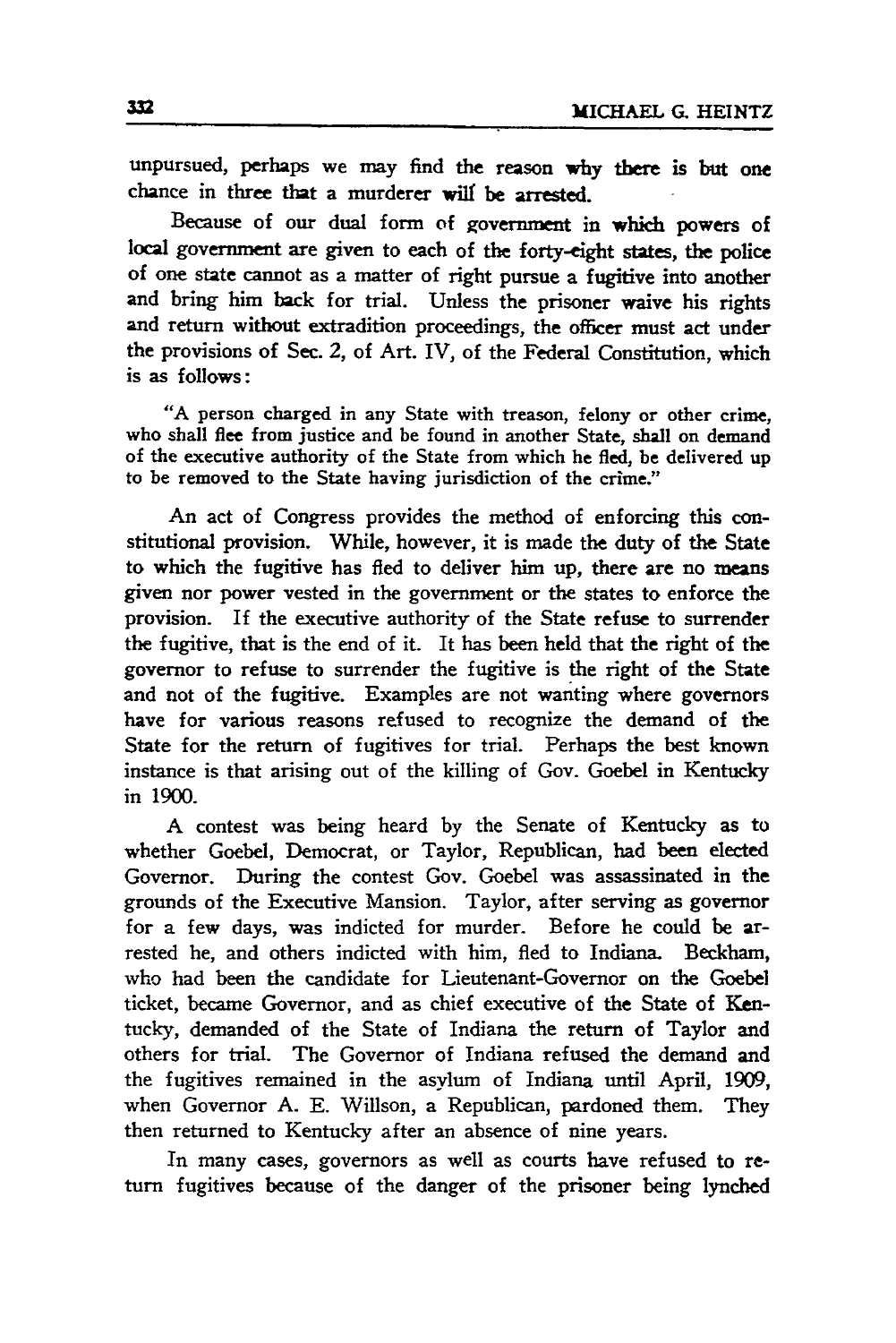on his return to the scene of the alleged crime. It is not uncommon for governors to refuse to return fugitives because the extradition is not in good faith, or is made for the purpose of collecting a debt. Most States have a provision that no demand will be made for the return of a fugitive unless the prosecuting attorney in the jurisdiction where the crime is charged certifies that the proceedings are made in good faith and are not for the purpose of collecting a debt.

By reason of the fact that a person charged with crime in one State in the Union may find an asylum in any one of the other fortyseven states and in the District of Columbia, and may not be returned to the jurisdiction for trial until the governor of that State has made a demand on the executive authority of the jurisdiction in which the fugitive has found an asylum, great difficulty is added to the apprehension of criminals. Police administration is nearly always local, and even in those States having State police, their power does not extend beyond State lines. A fugitive knows that upon escaping to another State, he drops out of sight of the police. If arrested, he cannot be taken back without extradition proceedings, which are expensive, cumbersome and uncertain.

It is the habit to praise the administration of criminal justice in Canada and England. There, arrest and punishment are swift and certain. The people and the government of Canada are very much like those of the United States. Canada has a federal government and is divided into provinces which exercise local government somewhat like our states. We praise the courts of Canada and blame those of this country. It is charged that defendants here are escaping just punishment because of technicalities of the law. There was a time when our criminal laws had all the technicalities of the common law of England, but we have gotten away from that. An examination of present-day procedure will disclose that very few defendants are escaping because of technicalities. Rather are they escaping arrest because of the new means of transportation afforded **by** the automobile, but more so because forty-seven states offer an asylum for fugitives from justice.

In Canada such a thing as extradition from one province to another is unknown. If a defendant flee from Ontario to Manitoba or Vancouver, he can be picked up there and returned to the jurisdiction of the offense without any formality except an indorsement **by** a magistrate in the province where the defendant is found that the warrant of arrest is legal. There is no demand on the executive authorities of the province where. the defendant is found, nor is there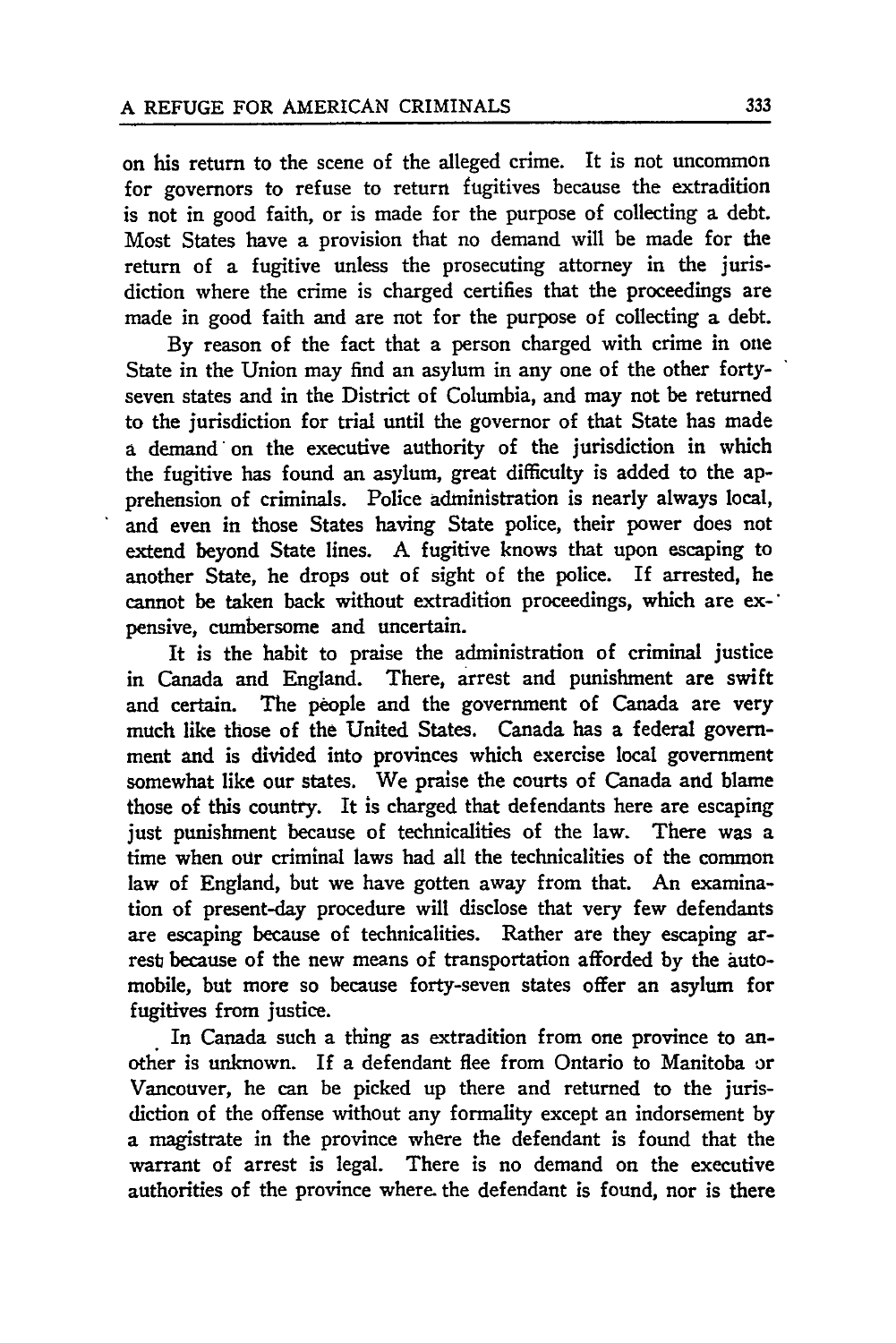any hearing before a court. The fugitive is simply picked up by the constable on the indorsed 'warrant and returned to Ontario for trial just as he would be taken from one county to another in a State in the Union.

The so-called sovereignty of our several States likewise makes it impossible to subpoena a witness in one State to testify at a trial in another. A few states provide that depositions may be taken in criminal cases, but there is no way of securing the personal attendance of a non-resident witness if he will not voluntarily appear. The service of subpoenaes is not limited **by** provincial boundaries in Canada. Just as a warrant may be executed in any place in the Dominion of Canada and in the Islands under her jurisdiction, so may a subpoena be served anywhere in the Dominion, requiring the appearance of the witness in any other province. He may be punished for contempt for failure to go from Vancouver to Newfoundland to testify there, just as if he disobeyed a subpoenae to go to the court house in the next block in his home town.

These provisions for the arrest of fugitives and the attendance of non-resident witnesses are the bases of all of the excellent qualities of Canadian criminal justice. There is little or no chance for the defendant to escape. He can find no asylum in any of the provinces in the Dominion. He will have little opportunity of losing himself. He will be sought by an unified police force, especially in the Northwest, where the mounted police cover a great -area. He cannot escape to the United States because of our immigration laws. He would leave his tracks behind him at the port of entry. He well knows that even if the Government witnesses scatter to all parts of the Dominion, they can be brought back by subpoena to testify at his trial. Neither he nor his witnesses can flee to a city of refuge. Thus is conviction rendered sure and swift where it would be uncertain and laggard with us.

Those who are severest in criticising the administration of criminal law by the States invariably admit that the criminal laws of Congress are well enforced. The liquor laws may be an exception, but during the entire history of our lax administration of the State laws, there has been no let-up in the punishment of Federal offenses. The reason is that the United States recognizes no State lines in the pursuit and arrest of defendants, nor in the subpoenaing of witnesses.

The Government likewise has an unified secret service with a centralized control. If an offender against Federal law escape from one part of the country, the eyes of the Department follow him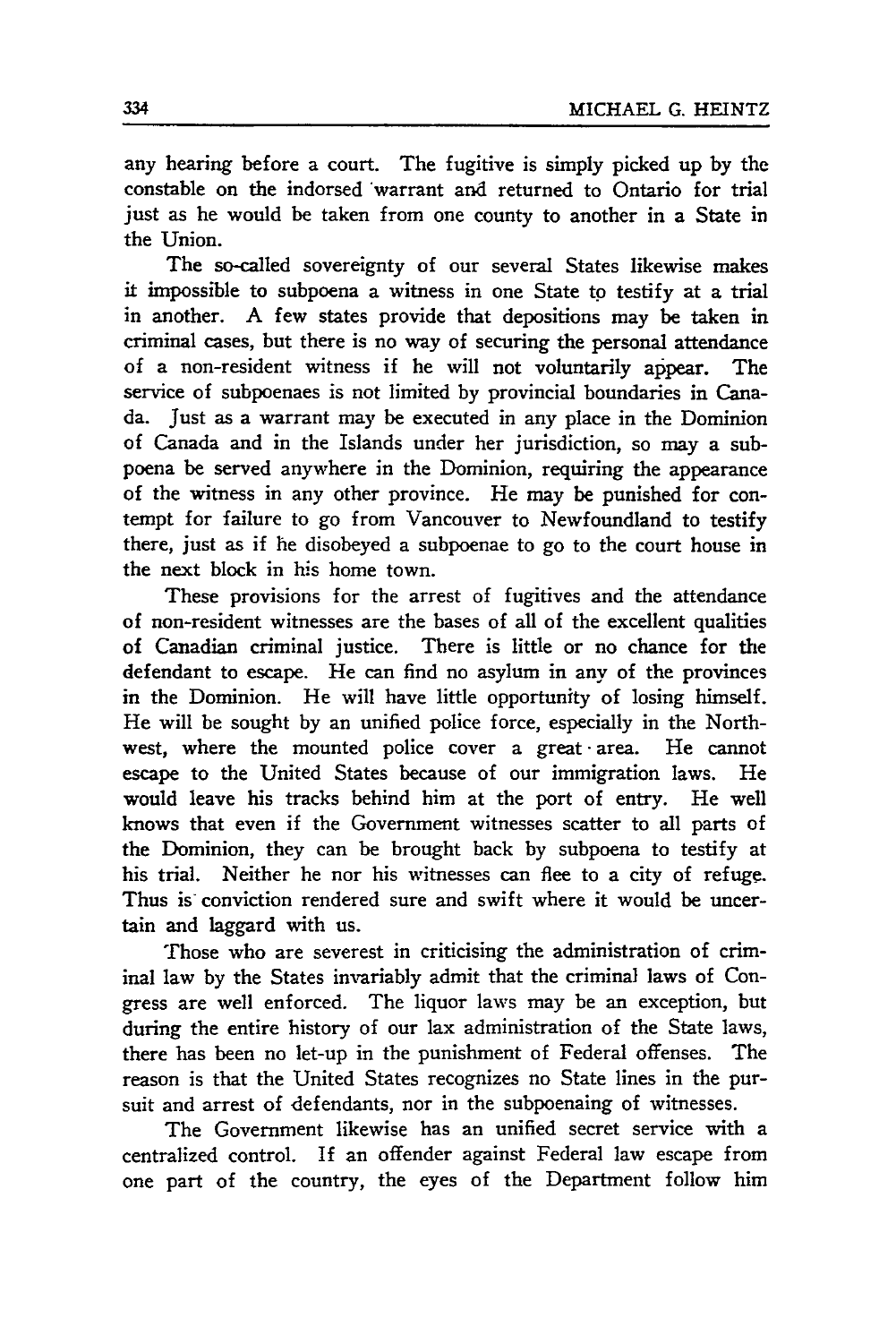wherever he goes. If he is picked up in another State, no demand by one governor on another is necessary for his return. No extradition proceeding is had in any State court. He may apply to a Federal judge for an inquiry as to the legality of his removal, but no State power can interfere. He cannot have the benefit of local sympathy or political influence. The judge before whom he appears upon the order of removal is himself an officer of the Department of Justice, which is asking the return of the fugitive. When the defendant is brought to trial in the jurisdiction of the offense, witnesses may be brought from every State in the Union to testify against him. When such witnesses are subpoenaed, they have no option as to what they will do. A refusal to obey the subpoena is contempt of court. It therefore happens that while the States with their large local police forces have failed in the pursuit of fugitives from justice, , the Federal government with a very small number of inspectors and marshalls has enforced its criminal laws with dignity, dispatch and certainty. If agitators will say less about the courts for their failure to punish crime and will, discover that the real weakness in the administration of criminal justice is in the boundary lines surrounding our forty-eight States, we shall be fairer to judges and juries. The more we talk about the failure of the courts to do their duty, the worse the situation will become. In many cases a jury can do nothing other than acquit the defendant because the State has not made out a case. This failure of the State may have been caused by the absence of a witness whose whereabouts were perfectly well known to the prosecuting attorney but whose attendance could not be secured because of an invisible State line separating the witness from the place of trial. This experience is familiar to every prosecuting attorney and every criminal court in the land. When the absence of material witnesses necessitates a verdict of not guilty, the thoughtless are given to extravagant charges against the administration of criminal justice, while the real cause of the miscarriage of justice may have been our dual form of government, with its fortyeight boundaries.

Canada has as democratic a government as ours. Disregard of provincial boundaries in the arrest of criminals or the service of process on witnesses has caused no tendency toward tyranny or autocracy. We frequently refer to England as a shining example of the observance of law and the punishment of crime. Nearly forty million people live in the United Kingdom. There is no such thing as extradition between England and Scotland or Wales. A defendant